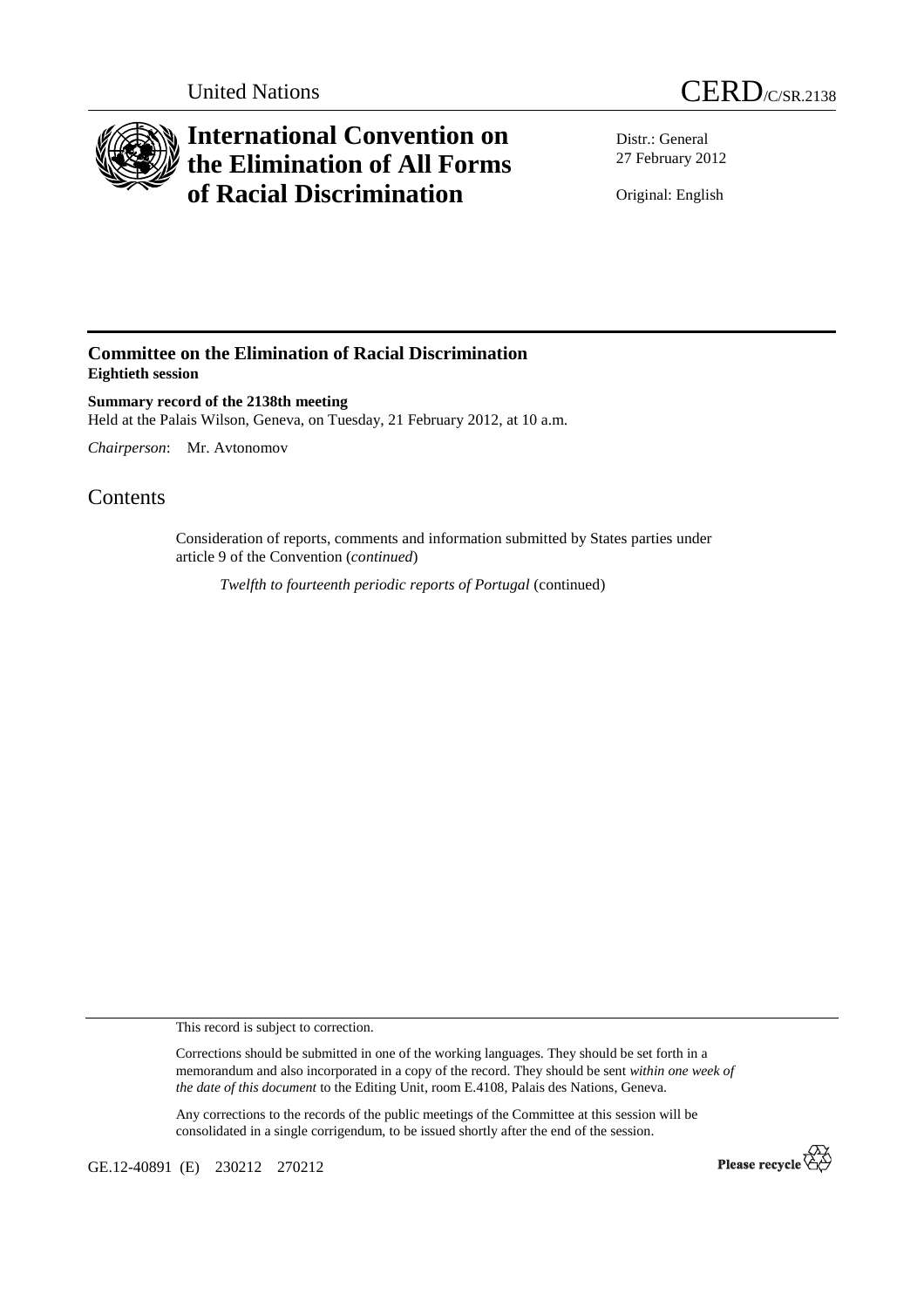*The meeting was called to order at 10.05 a.m.* 

 **Consideration of reports, comments and information submitted by States parties under article 9 of the Convention** (*continued*)

*Twelfth to fourteenth periodic reports of Portugal* (continued) (CERD/C/PRT/12-14; CERD/C/PRT/Q/12-14; HRI/CORE/PRT/2011)

1. *At the invitation of the Chairperson, the delegation of Portugal took places at the Committee table.* 

2. **Ms. Sotto Maior** (Portugal), speaking as representative of the Portuguese Ombudsman's Office, said her Office was an independent State body with a broad mandate covering the protection and promotion of the fundamental rights of all citizens, without distinction of any kind. It had been accredited with A status by the International Coordinating Committee of National Institutions for the Promotion and Protection of Human Rights. In fulfilment of its mandate, the Office had intervened on numerous occasions to protect and promote the rights of immigrants and foreigners and to avoid situations of discrimination. The number of complaints of racial or ethnic discrimination had remained low. In most cases where the existence of discrimination had been confirmed, the mediation of the Ombudsman had been sufficient to restore legality and respect for citizens' rights. The issue of racial discrimination was accorded special attention during inspections of prisons, police stations and detention centres for foreigners. The Ombudsman had also recommended to parliament a code of good administrative behaviour in which discrimination was specifically addressed.

3. The Ombudsman had taken note of the concerns expressed by various international human rights bodies about the situation of the Roma, and in particular the recent decision of the European Committee of Social Rights regarding the violation by Portugal of the European Social Charter. In recent years, however, relatively few complaints had been received, possibly because of a lack of awareness among Roma of their fundamental rights and the existence of the Ombudsman's Office. In line with his more proactive approach to vulnerable groups, the Ombudsman had launched proceedings on his own initiative to investigate concerns reported in the media or brought to his attention concerning possible violations of Roma rights. Those investigations had revealed some cases of discriminatory conduct, in most of which he had been able to resolve the concerns of the affected Roma communities. He encouraged the Government to continue its work on the national Roma integration strategy.

4. Awareness-raising and human rights education were fundamental aspects of combating racial discrimination since they helped foster a culture of diversity, equality and respect for human rights and enabled citizens to better defend their rights. The Ombudsman had therefore expressed his concerns to the Minister of Education about plans to remove the subject of civic training from the school curriculum.

5. As part of its mandate, the Office had organized meetings with migrants' associations and NGOs involved in defending migrants' rights with a view to gaining a greater understanding of the issues faced by migrants and raising awareness among immigrant communities of the existence and role of the Ombudsman.

6. The Office had also engaged in informal consultations with the High Commission for Immigration and Intercultural Dialogue (ACIDI) with a view to signing a cooperation protocol on case referrals, assistance in translation and awareness-raising on the role of the Ombudsman. The Office had also concluded a protocol with the national association of municipalities to facilitate the filing of complaints online. In addition, a protocol had been concluded with the Ministry of Education with a view to promoting the study of human rights and the role of the Ombudsman.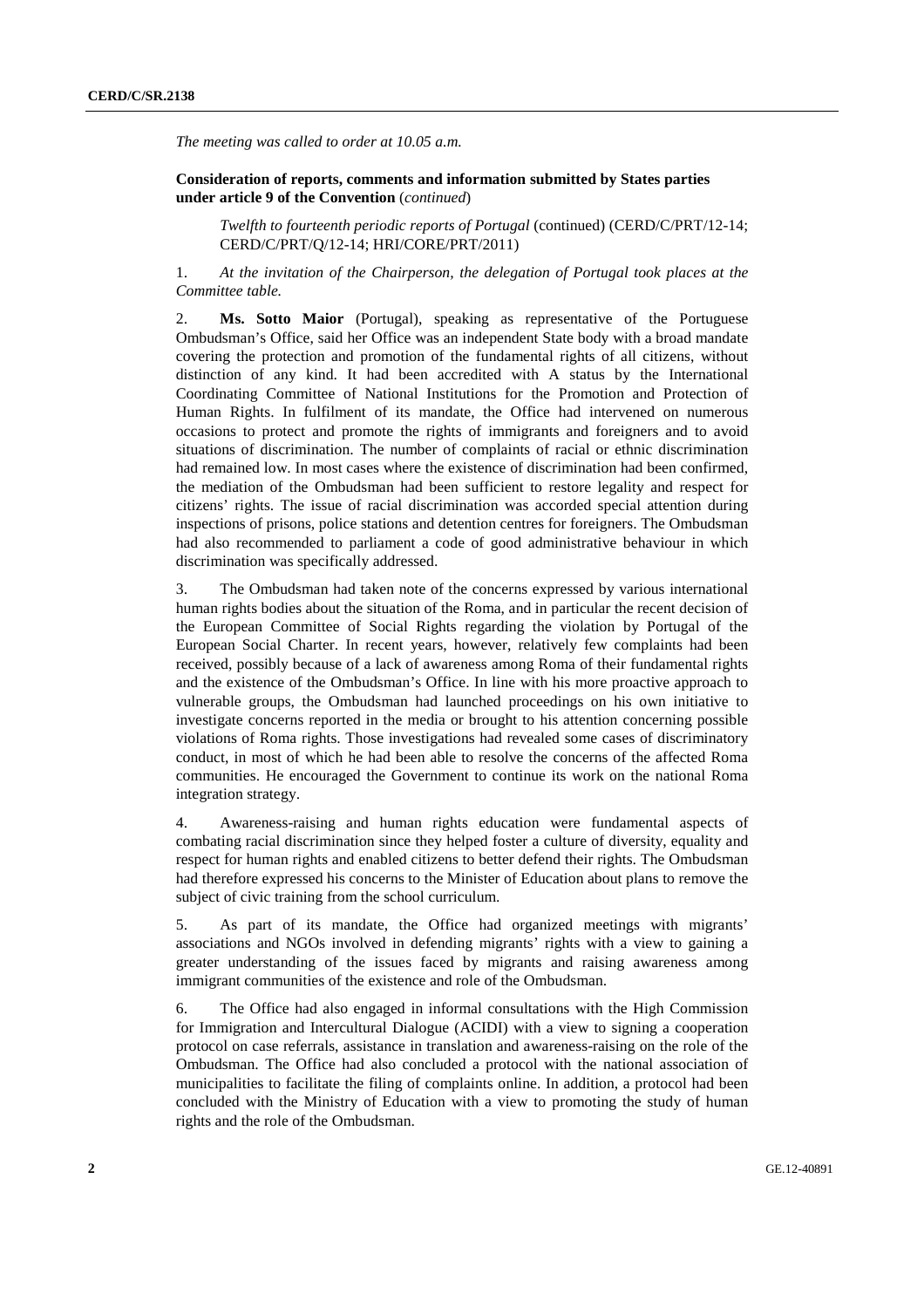7. **Ms. Farmhouse** (Portugal) said her Government understood the concerns expressed by the Committee about the lack of disaggregated data in the State party report, but the Constitution did not allow the collection of racially or ethnically based statistics. The constitutional and legal framework introduced following the 1974 revolution had put an end to the system of categorizing Portuguese citizens by race that had been a feature of the colonial period. Consequently, the adoption of public policies on the basis of race or ethnicity would now shock Portuguese society and be viewed as racist. The fight against racism must be waged in a way that reflected the specific characteristics and collective conscience of each society. The Government considered that the phenomenon of racism was global and thus required a universal approach. Accordingly, racism should be tackled through the adoption of policies focusing on promoting and protecting the human rights of the most vulnerable social groups, regardless of their ethnicity, nationality, origin, beliefs or cultural background. Intercultural education was another key component in changing attitudes and combating racism.

8. The Mirandese language was spoken by some 5,000 native speakers in a small area of north-eastern Portugal. It had been granted the status of an official language for local matters under Act No. 7/99 of 29 January 1999.

9. A full description of the political and administrative situation of the autonomous regions of Azores and Madeira was contained in the core document (HRI/CORE/PRT/2011, paras. 73–75). National anti-racism policies were implemented in those regions, and migrants' associations there received funding from ACIDI.

10. **Mr. Marrecas Ferreira** (Portugal) said that under article 8 of the Constitution international law prevailed over domestic law. Article 8 (2) provided for a situation where an internationally binding convention which had lost its raison d'être was no longer applied by its signatories. Article 8 (3) dealt with the application of treaties which provided for secondary legislation that was binding on Portugal, such as European Union (EU) laws. Article 8 (4) added the requirement that EU law should be in accordance with human rights norms.

11. Article 16 (1) of the Constitution established that the fundamental rights enshrined in the Constitution could be extended to include other rights contained in international human rights instruments. The reference to the Universal Declaration of Human Rights in article 16 (2) dated from the 1976 Constitution; its application was consistent with more recent universal instruments.

12. When considering offences committed under article 71 of the Criminal Code, judges took account of the perpetrator's intent and awareness of the racial nature of the act as general aggravating circumstances.

13. In administrative proceedings, there was a reversal of the burden of proof in favour of the alleged victims of racial discrimination. In civil and criminal proceedings, the burden of proof was on the plaintiff. The compilation of crime statistics was the responsibility of the Ministry of Justice. With respect to labour law, he had no information on cases of discriminatory dismissal.

Migrants' associations could represent victims of racial discrimination in administrative and civil proceedings. In criminal cases, however, only the prosecutor's office could bring proceedings. A possible reason for the low number of discrimination complaints was a lack of confidence in the judicial system, which was considered to be slow and cumbersome. Article 240 of the Criminal Code had been invoked in three cases involving racist offences committed by far-right organizations associated with football clubs.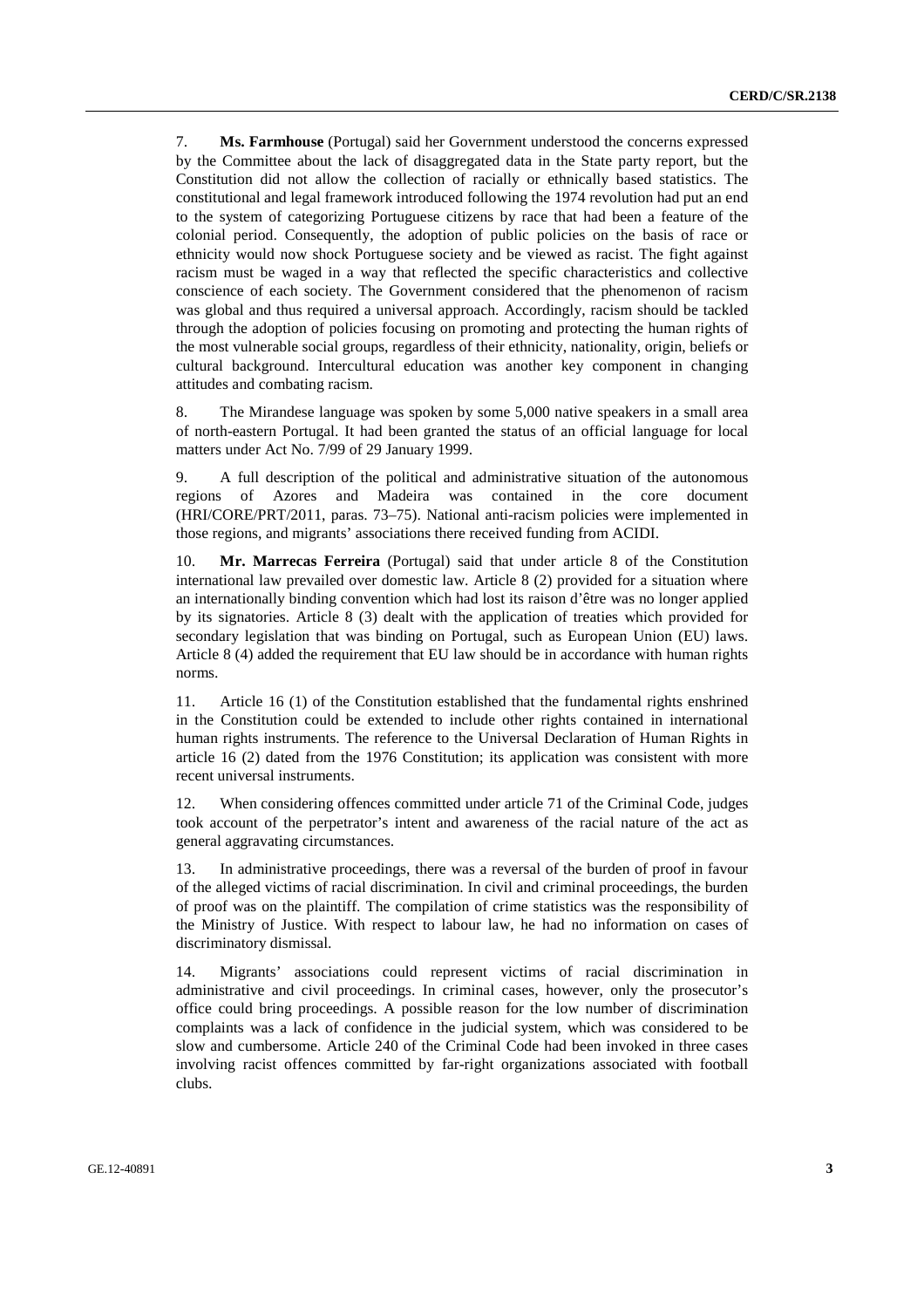15. There were no special legislative provisions prohibiting ethnic political parties, which were currently only active at regional level. However, the Portuguese Constitution prohibited discrimination on ethnic grounds, and therefore any parties that set ethnic criteria for membership violated the provisions of the Constitution. The Supreme Court was likely to rule that such parties were illegal.

16. **Ms. Bardou** (Portugal), speaking on the subject of the administration of justice and responding to a question on the overrepresentation of foreigners in the prison population, said that her Government had been taking measures to deal with the problem and improve prison conditions. The prison population only marginally exceeded the capacity of the country's prisons (by approximately 2.6 per cent). In spite of budgetary restrictions, the Government had plans to extend the capacity of many prisons, and in certain facilities work was already under way.

17. Towards the end of 2011, there had been a total of 12,511 prisoners in Portuguese prisons, 20 per cent of whom had been foreigners. Of the total number of prisoners, around 20 per cent (both Portuguese and foreigners) were in provisional detention, which included both pretrial detention and detention pending the result of an appeal. Foreigners accounted for 33 per cent of all provisional prisoners.

18. A 2010 study by the Portuguese Immigration Observatory on the problem of overcrowding from the standpoint of sentencing had concluded that although discrimination did significantly contribute to the overrepresentation of foreigners in prisons, that discrimination alone did not explain the phenomenon. Other possible explanations included the fact that foreign detainees were not necessarily immigrants, and many had been arrested in transit, often on drug trafficking charges. Foreigners in provisional detention were also considered more likely to try to escape. The Criminal Code permitted the provisional detention of foreign suspects who had entered or remained in Portugal illegally, irrespective of the crime committed.

19. No complaints of racial discrimination by law enforcement agents had been filed with the Directorate-General for Prison Services since 2007 and only one such case had been filed with the Judicial Police; the allegation had been found to be groundless. The Inspectorate-General for Justice Services had no record of complaints relating to members of the Judicial Police, but had received three complaints against prison guards in 2010. Although it was possible that the low number of cases involving discriminatory conduct by law enforcement officials was the result of other factors, such as lack of information regarding the complaints procedure, efforts continued in that field. The Judicial Police welcomed the recommendation of the Commission for Equality and against Racial Discrimination to avoid revealing, in official or other communications concerning operations, information on matters such as the nationality, ethnicity or religious views of suspects.

20. With regard to prison services, a new regulation on the detention establishments administered by the Judicial Police had been approved, stressing the principle of nondiscrimination and reaffirming a number of important rights. Brochures providing that information were available in all detention facilities in a number of languages. The new Code on the Enforcement of Sanctions and Measures involving Deprivation of Liberty stressed the principle of non-discrimination and reaffirmed certain rights, such as the right of persons arrested to be informed of their rights and duties, be heard and file complaints, and their right to legal counsel. The General Regulation on Prisons of 2011 recognized freedom of religion and allowed the provision of meals in accordance with a detainee's religious or ideological beliefs.

21. Measures had also been taken to educate and train police officers, including training on professional conduct, ethics and human rights, and steps were being taken to introduce a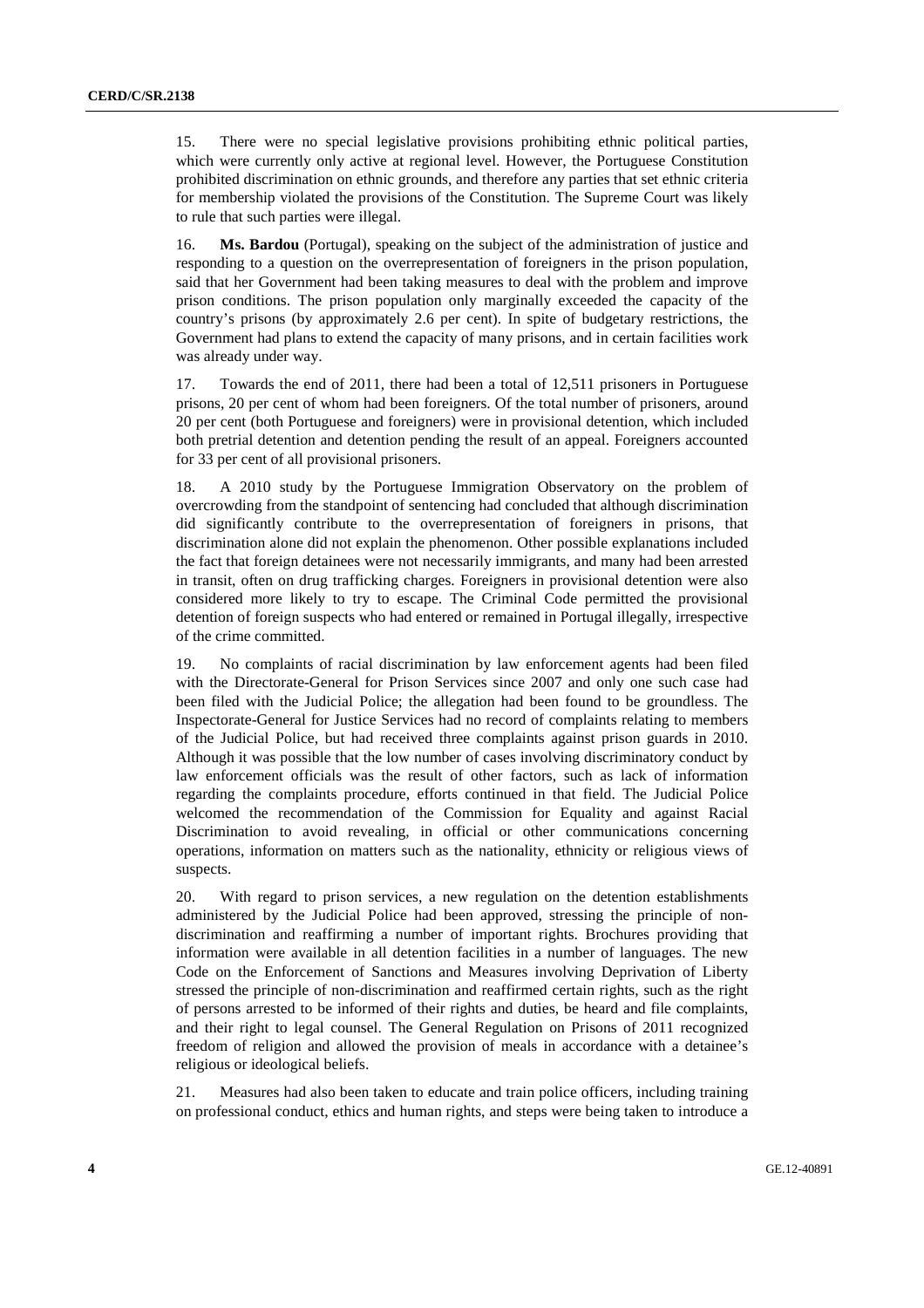code of ethics for Judicial Police personnel. The initial six-month training courses for prison staff included topics such as human rights standards and principles. The principle of non-discrimination was also taught, including in the context of the Code on the Enforcement of Sanctions and the General Regulation on Prisons. Education and training measures also extended to judges and public prosecutors, and included seminars on human rights issues organized by the Centre for Judicial Studies; they were open to Portuguese and foreign judges, prosecutors and other officials.

22. Members of the Committee had mentioned the small number of court decisions relating to racial discrimination. While the courts and the decisions they made were independent, the Government was taking steps to train and educate judges. That was also the case in the Ministry of Internal Affairs. In 2008, the Inspectorate-General for Internal Affairs had received three complaints relating to racial discrimination, none in 2009 and six in both 2010 and 2011. The Portuguese security forces and services received initial and inservice training which covered human rights.

23. With regard to the integration of ethnic minorities into the security forces, all citizens had equal access to employment and were equal before the law. Candidates wishing to apply to join a police force or criminal investigation units must comply with the criteria laid down by law.

24. Lastly, the extreme-right activities were being monitored by the Judicial Police, which collected and processed strategic and operational data, and through national and international cooperation.

25. **Mr. Pinto da Silva** (Portugal) said that the National Human Rights Commission had been established in 2010 to deal with overdue reports to the treaty bodies, to improve coordination between ministries concerning measures to implement the various international instruments, and to provide a forum involving civil society in the implementation of human rights policies. It was an inter-ministerial body, representing 12 ministries and other public entities active in fields such as racial discrimination, health, labour, housing and equality. Its work was coordinated by the Ministry of Foreign Affairs, and included harmonizing Portugal's position in relation to various international bodies, monitoring implementation of the conventions ratified by Portugal, preparing reports to treaty bodies and promoting human rights at national level. A number of its meetings to date had involved the participation of civil society and NGOs. Discussions had included the reform of the European Court of Human Rights, the draft of the midterm universal periodic review to be presented to the Human Rights Council and, at working group level, Portugal's fourth periodic report to the Committee on the Rights of the Child. The Government had decided to adopt that consultative approach within the framework of the Commission for all reports to treaty bodies, a decision which constituted one of the main improvements in that field.

26. The Commission had also approved an action plan for 2011–2012 and the initial report on its activities, including a set of good practices, which had been widely circulated nationally and internationally. The Commission's efforts to deal with overdue reports to treaty bodies had enabled the Government, over a period of less than two years, to submit seven overdue reports; three new reports were currently being prepared.

27. The Commission had also been involved in preparing and coordinating the visit of the Working Group of Experts on People of African Descent, which had taken place in May 2011.

28. Drawing the Committee's attention to paragraphs 72 et seq. of the periodic report, he stressed that the Ombudsman was Portugal's national human rights institution; the interministerial Commission was not linked in any way to the Ombudsman's Office.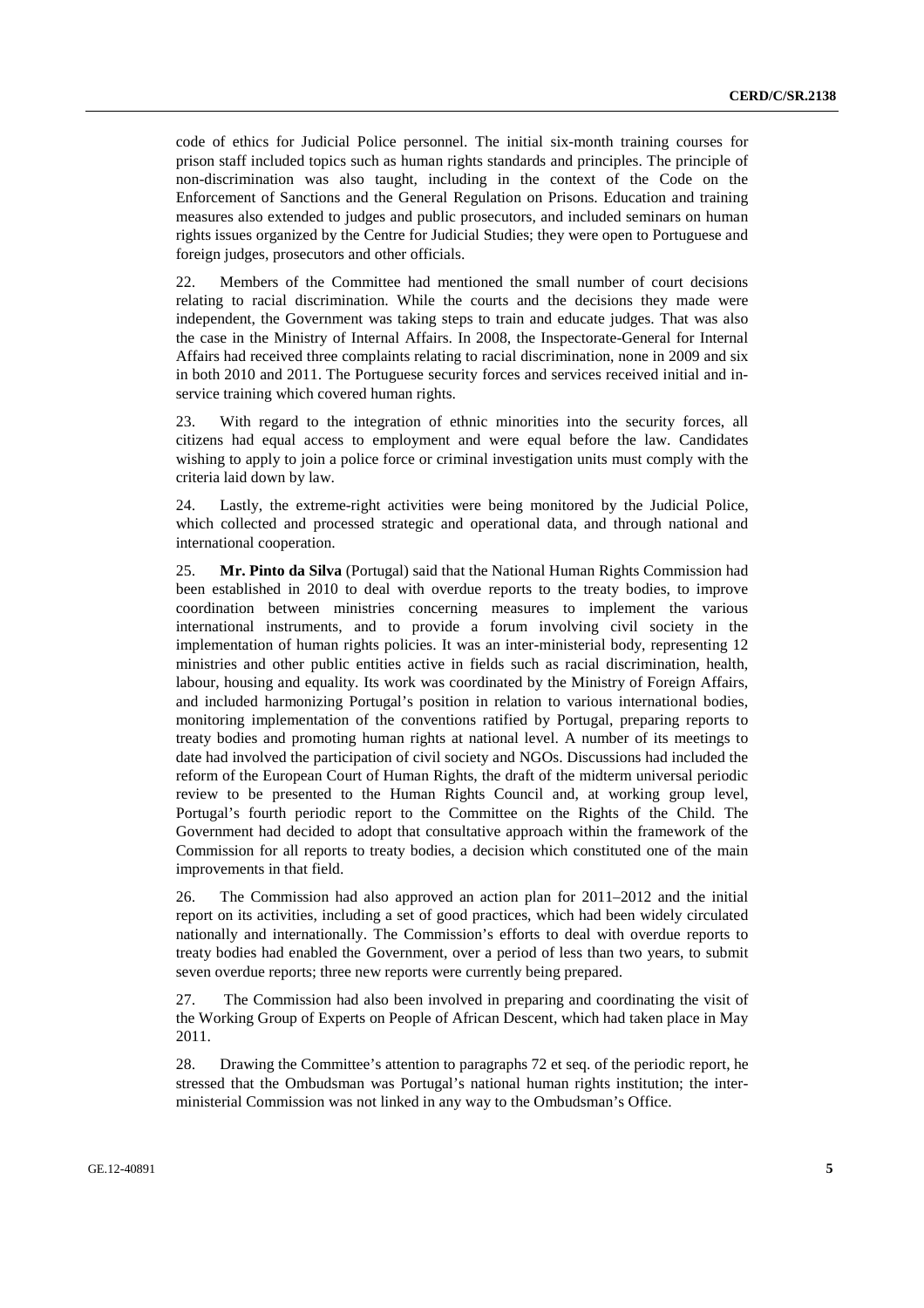29. **Ms. Farmhouse** (Portugal) said that a number of measures had been taken in the area of integration and the involvement of civil society. For example, a programme to promote the learning of Portuguese as a second language had been introduced in schools and currently covered 1,787 students in 352 institutions.

30. The Government had also established a number of national immigrant support centres, or "one-stop-shops", as part of the work of ACIDI to handle the arrival of increasing numbers of immigrants. The centres brought together a number of immigrationrelated services and were enhanced by a network of cultural mediators representing different immigrant communities. They addressed a variety of issues, including health, employment, housing and social security. In 2005, the project had won a best practice award and had been adopted as the model for the European "One-stop-shop: A new answer to immigrant integration" project, coordinated by the ACIDI. That innovative approach and the use of intercultural mediators were vital to promoting integration. Local immigrant support centres also provided assistance and local information, as well as a link to the national support centres. They had access to European funds to promote intercultural dialogue and foster integration.

31. The "Portuguese for All" programme, designed to promote the learning of Portuguese among adults, was free of charge to participants and co-funded by the European Social Fund. There were measures in place to promote citizenship rights, in accordance with the Nationality Law of 2006 and the Immigration Law of 2007. Students who completed the language courses could obtain certificates for the purposes of applying for nationality, permanent residence permits or long-term resident status, were awarded level A2 under the Common European Framework of Reference, and were exempt from language-testing requirements for immigrants. In addition to those courses, there were also technical language courses available to those with some knowledge of Portuguese and designed to improve their access to the labour market and provide greater equality of opportunities. Those courses, of around 25 hours' duration, covered fields such as the retail and hotel sectors, beauty salons, construction and civil engineering.

32. Other measures taken by the Government included the "SOS Imigrante" telephone service, created in 2003 to provide general information on migrant issues and advice in emergency situations. Telephone translation services were also available to migrants who did not speak Portuguese. They were aimed at tackling communication barriers and possible discrimination in places such as prisons, hospitals and schools. The telephone service was available in around 60 languages and was free of charge.

33. The weekly programme "Nós" (Us), which addressed issues relating to immigrant communities, rights and duties, with the involvement of local communities and civil society, was broadcast on RTP every Sunday, and then repeated daily: in shorter form on RTP1 and in longer form on RTP Africa; the programme was also broadcast on RTP International Europe.

34. The "Choices" programme, targeting young people in Portugal and focusing on the social inclusion of children, was implemented nationwide with a large number of smallscale projects and involving a very large number of partners from national and regional authorities and civil society. It focused on five main areas: school attendance and nonformal education, vocational training and employability, citizenship and community participation, digital inclusion, and entrepreneurship and empowerment of youth. It covered over 70,000 children and, in 2010/11, its academic success rate had been 82 per cent. During the same period, over 4,000 children had been reintegrated into the school system.

35. With regard to persons of African descent, her Government was involved in celebrations to mark the Year for People of African Descent, and a range of activities and projects had been undertaken to that end. They included a meeting of the European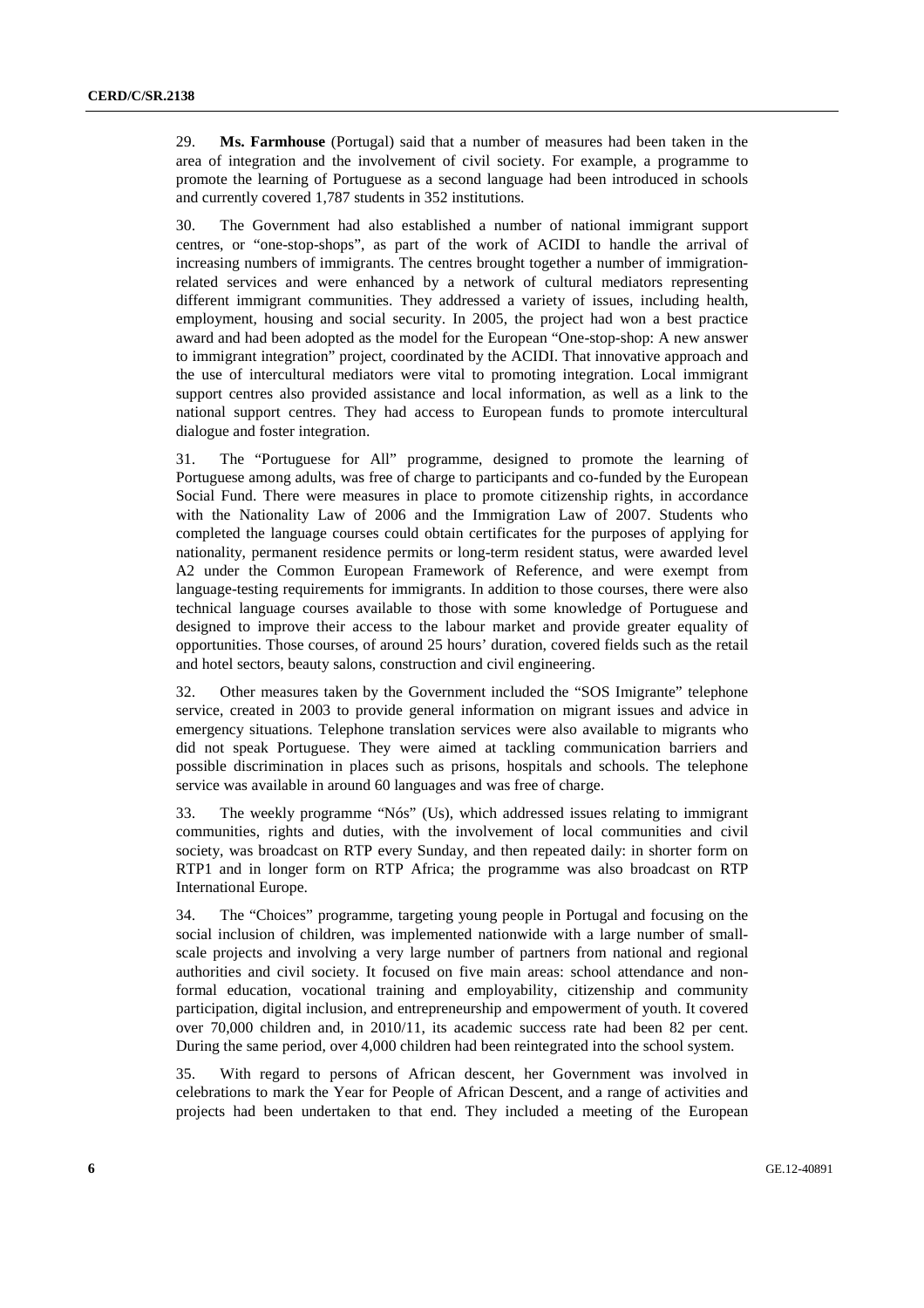Network of African Descent in Almada, an exhibition at the Belém Tower on Africans in Portugal, and the creation of a monument to Euro-African youth.

36. In order to address the issue of the Roma community in Portugal, which faced the greatest level of discrimination, the Government had implemented projects such as the municipal mediators and "Choices" projects. It was also in the process of approving the national strategy for the integration of Roma communities, based on the 10 common principles established by the EU. The Government's strategy targeted four main areas (education, housing, health and employment), and seven cross-cutting areas (knowledge, justice and security, discrimination, social security, gender, citizenship and mediation). As a means of drawing up better policies, a global study, designed to provide an overview of the Roma community in Portugal, was planned. There were also plans to set up a consultative group, involving the Roma community and civil society organizations, on the implementation of the strategy and matters relating to the Roma in Portugal.

37. The Government's strategy included measures to prevent Roma children dropping out of school, promote the integration of Roma communities in the field of housing, steps to raise local authorities' awareness of the specific cultural nature of Roma communities, efforts to promote employment and entrepreneurship, and measures to improve the health of Roma communities, with a particular focus on prevention. Other cross-cutting measures included the appointment of female mediators and women's associations, efforts to promote citizenship, funding for civil society organizations and the provision of training on Roma communities.

38. **Mr. Malta** (Portugal), referring to a question raised about an incident during the recent football match between FC Porto and Manchester City, said he understood that Manchester City had submitted a formal complaint to the Union of European Football Associations (UEFA). Porto had stated that songs heard in the stadium had been in support of their players. The complaint was being investigated.

39. He confirmed the existence of a rumour that a number of Chinese had kidnapped children for the purposes of organ trafficking. The rumour had been denied by the Public Security Police.

40. All persons in Portugal had rights and duties, including immigrants and members of ethnic minorities, and were therefore eligible for housing programmes on an equal basis. Portugal had started a programme in the 1990s to dismantle slums and rehouse families in adequate dwellings. Rehousing measures remained in place for people who still needed support, and were implemented by municipalities, NGOs and religious organizations. In order to finance access to housing, in 2004 his Government had introduced the PROHABITA programme in order to tackle the serious housing needs of families. Between 2008 and the first semester of 2009, some 2,379 dwellings had been built or rented and occupied by more than 6,000 persons. Another Government programme facilitated access to rental accommodation for people under the age of 30; in 2008 it had benefited more than 12,000 persons.

41. Access to affordable housing for immigrants and minority groups was one of the considerations incorporated in the National Plan for the Integration of Immigrants, with no discrimination based on race, gender or nationality. Approximately 5 per cent of families who had had access to public housing were immigrants, and 5 per cent of young people who received grants for rental accommodation were immigrants. Community activities had been developed in neighbourhoods with high percentages of immigrants and minority groups, such as Roma and persons of African descent.

42. **Ms. Brito Maneira** (Portugal) said that her Government had considered the recommendation by the Human Rights Council to ratify the International Convention on the Protection of the Rights of All Migrant Workers and Members of Their Families but had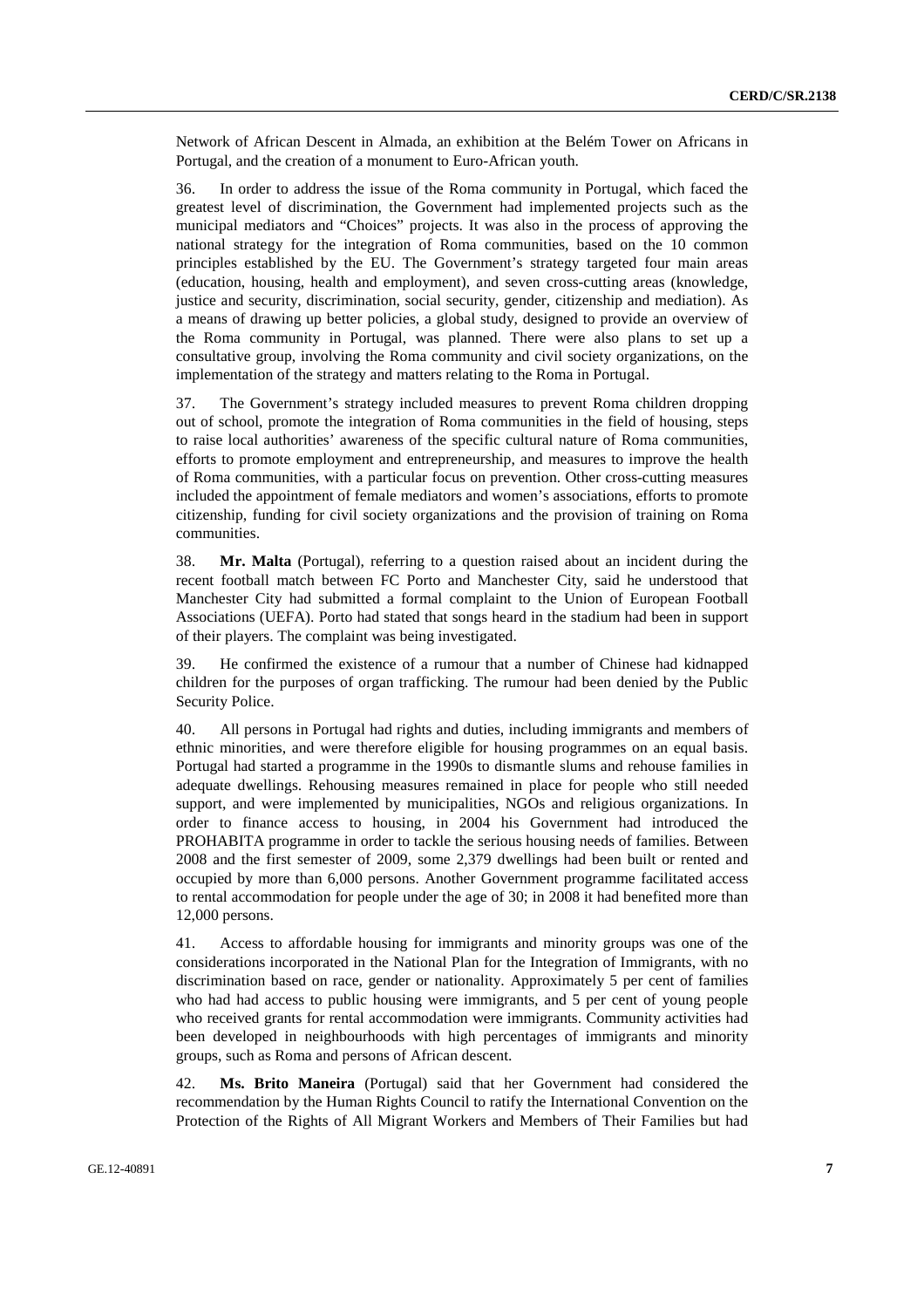decided to reject it. Portugal's obligations vis-à-vis the EU, to which it had delegated some of its sovereign competence in internal affairs, meant that it was not in a position to take that decision. However, the Government considered that all migrants were protected by the existing international human rights framework, regardless of their migration status.

43. According to the latest estimates, there were 10,085 migrants with irregular status in Portugal, 6,625 of whom were male and 3,460 female. Research was being carried out by the Immigration Observatory into the factors underlying the phenomenon of two-speed integration. The main finding so far was that migrants from central and eastern European countries had higher qualifications than other migrants. As recommended by the Committee in its concluding observations of 2004, Portugal had ratified the amendments to article 8, (6) of the Convention by resolution No. 4/2001, which had been ratified by Presidential Decree No. 5/2001.

44. **Ms. Andresen Guimarães** (Portugal), reaffirming her Government's commitment to the realization of human rights, said that the treaty body system was a critical component of the international framework for the promotion and protection of human rights, which Portugal would continue to support and strengthen. She drew attention to the good work done by ACIDI and said that Portugal would be presenting a voluntary midterm review of the implementation of the recommendations made to Portugal by the Human Rights Council within the framework of the UPR.

45. **Ms. Farmhouse** (Portugal) said that her Government was determined not to let the current financial crisis jeopardize its work in the area of integration of migrants. While it had to cut all public budgets, including those assigned to the integration of migrants, its commitment in that area remained undiminished. Immigration was not seen as a problem in Portugal, as had been demonstrated by the recent Eurobarometer on Migrant Integration.

46. **The Chairperson** thanked the members of the delegation for their detailed replies to the Committee's questions. Referring to a number of points made by the delegation, he said that he had been interested to hear about the implications of the new wording of article 240 of the Criminal Code, bearing in mind the need to eliminate de facto discrimination and discrimination in policies and legislation. He drew attention to the Committee's general recommendation No. 27, which could be useful in encouraging minority groups, including Roma and *Ciganos*, to apply for posts in the security forces. He affirmed the usefulness of the special measures described in general recommendation No. 32.

47. **Ms. Crickley** (Country Rapporteur) asked whether the training and education on intercultural issues described by the delegation was mandatory in all situations. With regard to the information given by the delegation on the right to provide assistance in legal proceedings within the framework of EU directives, she asked whether the delegation had been referring to the provisions that facilitated that process, or about provisions that went a good deal further than that, which Portugal was also supposed to implement. She asked for clarification whether the term "foreigners" as used by the State party referred to persons who were not Portuguese. In the EU context, there was a tendency to distinguish between EU nationals, who moved freely throughout the EU, on the one hand, and third-country migrants, on the other. Portugal's use of the term "foreigners", if used to mean non-Portuguese, would have the advantage of enabling the State party to quantify how many people from different EU countries were present in Portugal.

48. She had been surprised to hear the delegation refer to integration in the context of the financial crisis, and queried the use of the Eurobarometer on Migrant Integration as a tool in the consideration of how directives on racism and equality were being implemented. Given the apparent divergence from the generally accepted European interpretation of the term "integration", on the one hand, and "racial discrimination", on the other, she wished to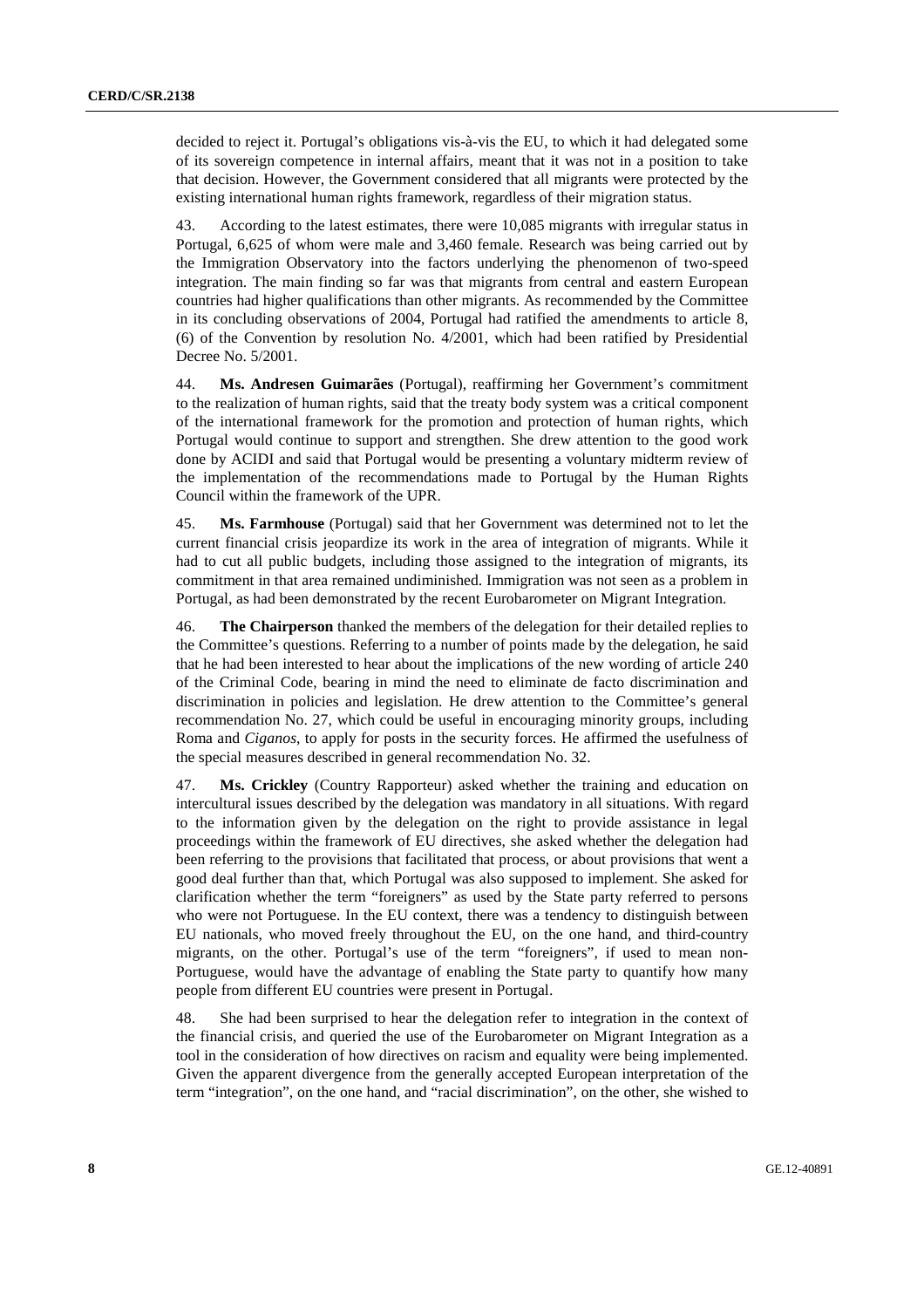know how the State party identified racial discrimination against immigrants who had become citizens.

49. She would be interested to hear how the social inclusion policies described by the delegation incorporated direct mechanisms to address racism and ensure equality for all minority groups. She wondered whether the State party had considered aspects such as "life cycle racism", one example of which was the difference between ordinary bullying and racist bullying in schools. Also, how was the State party addressing the intersection between racism and other forms of inequality vis-à-vis women? She asked how the State party was going to ensure that its strategies on Roma, to be included in the national action plan, would effectively address the issues of direct or indirect discrimination against that group, bearing in mind that the Roma were the most discriminated against group in Portugal.

50. **Mr. de Gouttes** said he would appreciate clarification of the distinct roles of the independent Ombudsman and ACIDI, and how distribution of work between the two bodies was organized. The main functions of ACIDI appeared to be those usually assigned to national human rights institutions established in accordance with the Paris Principles.

51. While the Committee was in favour of reversing the burden of proof of discrimination in civil matters, such as access to housing and employment, it was not possible to do that in criminal cases because of the presumption of innocence and because it fell to the prosecution to adduce evidence. In that regard, some countries made use of the practice of testing for racial discrimination, and he wished to know whether that practice was allowed in Portugal. He requested the delegation to clarify whether there was any real distinction between *Ciganos* and Roma, or whether the difference was purely one of terminology. The State party should include in its next report more detailed information on complaints, convictions and rulings in the area of racial discrimination, backed by statistics.

52. **Mr. Diaconu** said that while it was clear that Portugal recognized the primacy of international human rights law over national law, that recognition needed to be made explicit, for example by means of an interpretation issued by the Constitutional Court or Supreme Court. There was no contradiction between the universal approach to human rights advocated by the delegation and an approach that focused on the rights of vulnerable groups. Cultural and linguistic diversity in Europe was promoted under the EU Charter of Fundamental Rights, and applied to all European citizens, including Roma. It was likely that the number of Roma in Europe would increase, and that some of them would settle in Portugal. It was therefore necessary to acknowledge and support the cultural and linguistic diversity of the Roma community.

53. **Mr. Lindgren Alves** said that he would appreciate it if the delegation could recapitulate the information it had given earlier on the different nationalities of immigrants in Portugal. If he had understood correctly, there were facilitators for dealing with gender discrimination within the *Cigano* community; he would welcome more information on that matter.

54. He encouraged the Government to continue focusing on individual rights, as set forth in the Universal Declaration of Human Rights. All the other human rights treaties, including the Convention, also referred basically to the rights of individuals. Even if special measures were adopted in support of vulnerable groups, the individual approach should be maintained.

55. **Mr. Murillo Martínez** said that he was unable to subscribe fully to the individual approach because of the clear need for affirmative measures in support of entire communities and not just individuals of African descent. The State party was fortunately aware of the issues involved. The United Nations Decade for Peoples of African Descent,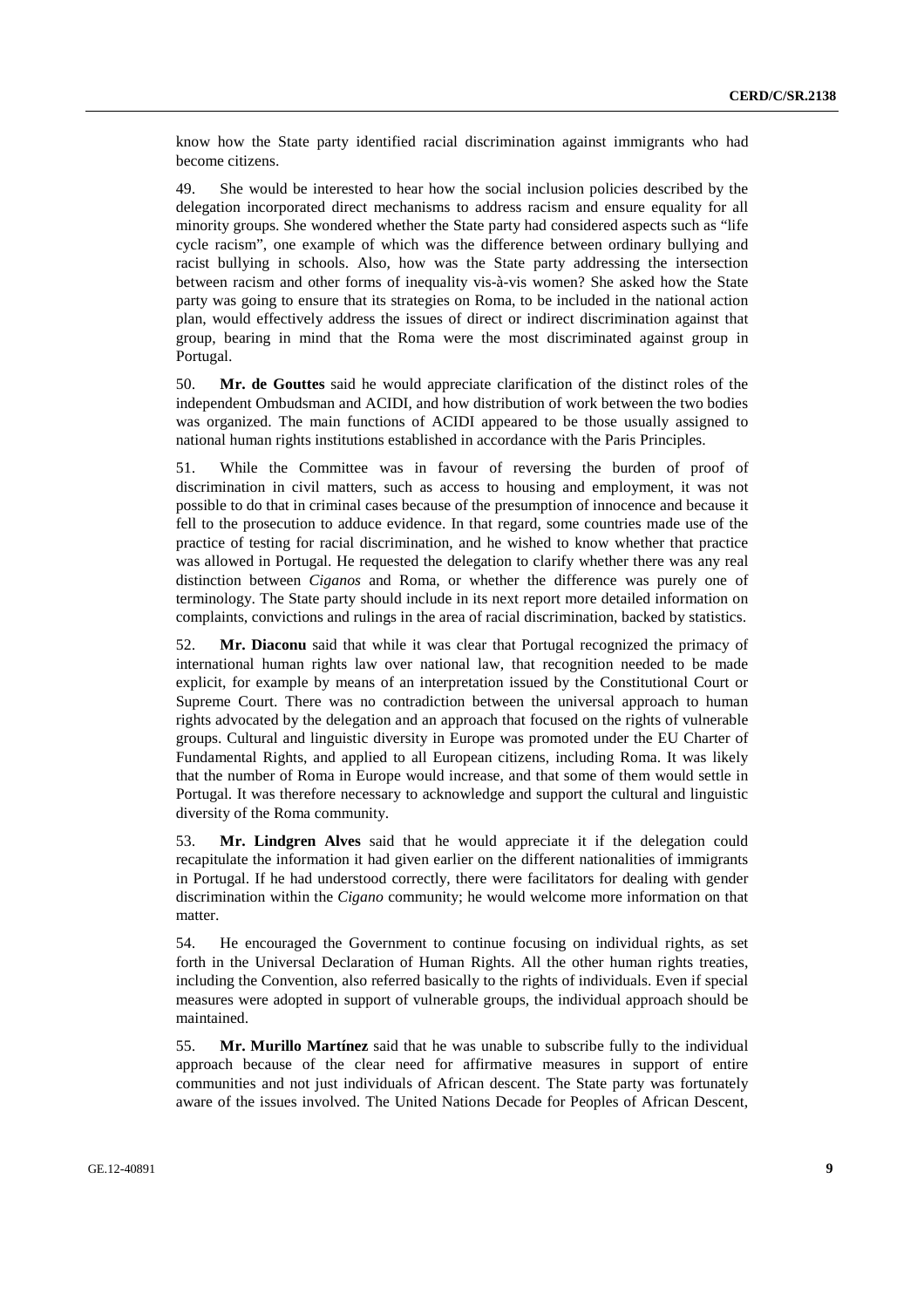which would begin at the end of 2012, would provide an opportunity for the Government to take further action on behalf of such communities.

56. **Mr. Thornberry** reassured the delegation that the Committee did not advocate the compilation of data based on racial categories imposed by the State. Any such data should be based on self-identification. States parties should adopt a creative approach, rejecting monolithic assertions of a unique identity.

57. The intercultural education strategy could be perceived as a one-way process of adaptation of immigrants to Portuguese society. That might, of course, be a distorted perspective, but the Committee was generally wary of intercultural policies that seemed to favour a dominant ethnicity. He wondered, for instance, how much the general public in Portugal knew about the cultures of immigrant groups.

58. With regard to names, the basic principle was that the names chosen by the people themselves should be respected.

59. **Ms. Farmhouse** (Portugal) said that the statistical category of foreigners consisted of all persons without Portuguese nationality who were resident in the country. Immigrants fell into the narrower category of persons who had come to Portugal for economic reasons.

60. The intercultural approach was a two-way learning process. Virtually everyone harboured prejudices that could only be eradicated through interaction and mutual understanding. That was the aim underlying intercultural education. At the same time, specific measures were clearly required for communities such as the *Ciganos* to combat poverty and social exclusion.

61. Action was being taken to raise awareness and tolerance of diversity among civil servants, teachers and health workers. Similar action involving police officers and the police trade union had produced highly satisfactory results. Participation in awarenessraising activities was voluntary, except in the case of the police.

62. *Ciganos* had been living in Portugal for about 500 years. They belonged to the Kale ethnic group and spoke both Portuguese and Kale but not Romani. Discrimination against the *Ciganos* was unfortunately quite blatant, but the *Cigano* community also discriminated against non-*Ciganos*. It was therefore important to build mutual trust.

63. **Mr. Marrecas Ferreira** (Portugal) said that the term "*assistentes*" (private prosecutors) had not been taken from an EU directive. Immigrant associations that became *assistentes* could represent victims in criminal proceedings concerning racist acts.

64. He agreed that it might be desirable to shift the burden of proof in certain civil and administrative cases where the evidence was prima facie and beyond reasonable doubt. However, the Portuguese legal system was not yet prepared for such a far-reaching change.

65. No discrimination-testing measures had yet been undertaken in Portugal. However, the Ministry of Justice could look into the possibility.

66. He considered that there was no need for a decision by the Supreme Court or the Constitutional Court regarding the primacy of international law. However, he was willing to study any relevant decisions by European and international courts.

67. **Ms. Bardou** (Portugal) said that the term "foreigners" referred to all non-Portuguese nationals, irrespective of their status as legal or illegal immigrants and their citizenship of an EU State.

68. **Mr. Pinto da Silva** (Portugal) said that the National Human Rights Commission was an entirely separate institution from that of the Ombudsman. It was responsible, in particular, for drafting periodic reports to human rights treaty bodies and ensuring compliance with treaty body recommendations. It also promoted coordination among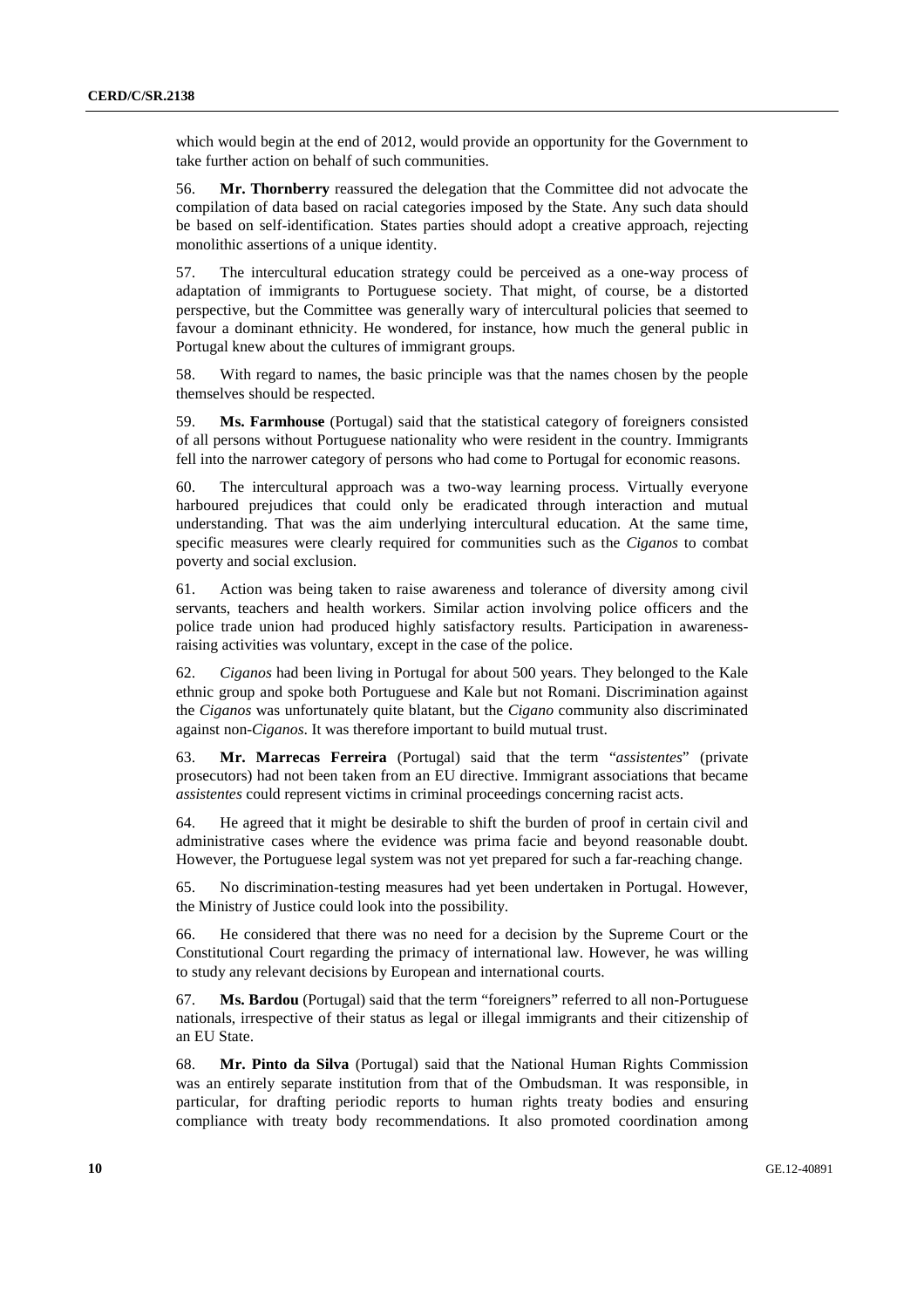ministries and public bodies, for instance when action was required on a General Assembly or Human Rights Council resolution. The Commission involved civil society representatives in its work. Moreover, a representative of the Office of the Ombudsman was always invited to attend its meetings. However, the Ombudsman remained entirely independent of the Commission.

69. **Ms. Farmhouse** (Portugal) said that specific measures had been taken to address the gender issue in the Roma community. The pilot project for "municipal mediators" would play an important role in that regard. Two of the mediators were currently women and 17 were men.

70. **Mr. Saidou** said that the work of the National Human Rights Commission sounded like that of an inter-ministerial committee. A change of name would prevent confusion with the work of the Office of the Ombudsman.

71. **Ms. Crickley** said that Portugal had a commendable record of supporting human rights and had played a leadership role in many of the areas of concern to the Committee. However, as the delegation had acknowledged, the struggle to address racial discrimination was a work in progress.

72. Equality of treatment did not necessarily imply identical treatment. Discernment of differences and finding ways of addressing them while adopting a holistic approach and ensuring that rights were realized in the process presented a major challenge.

73. It could not be inferred from a paucity of complaints that no contentious issues existed. According to the EU Agency for Fundamental Rights, most people who were vulnerable to various forms of discrimination failed to complain owing to lack of confidence, fear of discrimination or lack of awareness of complaint possibilities and procedures. Hence, while complex measures such as online commitments were commendable, they should be accompanied by a variety of awareness-raising measures. The complaints issue therefore required ongoing analysis and effective responses.

74. The issue of discrimination in judicial matters was highly sensitive and called for further research and action. Both citizens and non-citizens were vulnerable when they were involved with the police, courts and prison authorities.

75. She supported the measures taken in support of intercultural communication. It should be acknowledged, however, that racism was the key barrier to progress in that regard. There was a clear difference between initiatives aimed at supporting integration and those aimed at addressing racism. Racial discrimination was obviously an issue for new immigrants but it did not disappear once citizenship was guaranteed.

76. While she was aware of the difference between the Roma and *Cigano* communities, she was equally aware of similarities between the two in terms of cultural characteristics, ways of life and customs. She was therefore interested to hear about the targeted measures to assist them in the National Plan for the Integration of Immigrants.

77. It would be helpful to have further information concerning the Azores and Madeira in the next periodic report. She regretted the fact that no Portuguese NGOs had met with the Committee and hoped that steps would be taken to encourage their involvement in the discussion of the next report.

78. She emphasized that creation of the conditions for self-identification did not imply the denial of national identity and encouraged the State party to engage in that process.

79. She also encouraged the Portuguese authorities to ensure that equality measures in support of women included a focus on women from minorities, including Roma and *Cigano* women.